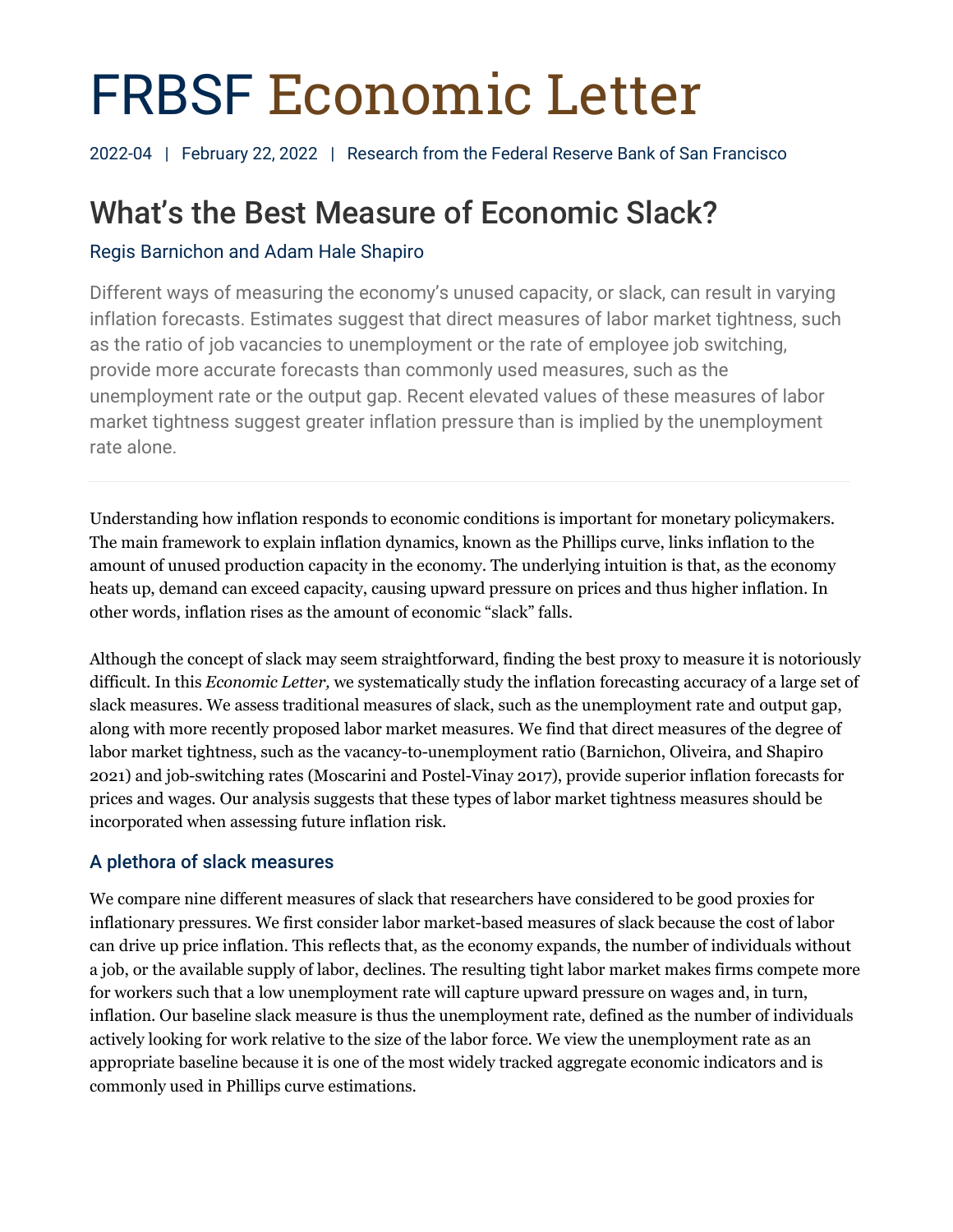For all of the slack measures discussed in this analysis, we remove variation related to longer-run trends, which leaves short-term fluctuations related to the business cycle. Figure 1 shows the statistical relationships of eight additional slack measures to the baseline unemployment rate over the 1995–2021 period, expressed as percentages. These correlations capture the strength of the relationship between the slack measure and the baseline, with 100% indicating that the two move together perfectly.

One potential drawback of using the unemployment rate to measure slack is that it ignores workers outside of the





Source: Authors' calculations; see text for data sources and descriptions.

labor force. Research shows that these workers tend to return to the labor market at certain phases of the business cycle (Hobijn and Şahin 2021). If nonparticipants return to the labor force during times of strong economic growth, they could reduce upward wage and price pressures by increasing the supply of workers available. In this case, the unemployment rate would overstate inflationary pressures. To address this limitation, Hornstein, Kudlyak, and Lange (2015) proposed an extended concept of unused labor. Their "non-employment index" (NEI) includes potential job seekers outside of the labor force, which accounts for potential cyclical fluctuations in the size of the labor force.

Another potential drawback of the unemployment rate as a measure of slack is that it does not directly account for the cost of labor. If businesses base their pricing decisions on their costs of expanding production, then the cost of hiring an additional worker could capture that inflationary pressure. Galí and Gertler (1999) were the first to argue that an approximation of the marginal cost of labor at the aggregate level could be used as a proxy for slack in a Phillips curve framework. They proposed using the share of output going to labor compensation, known as the "labor share." While the labor share is straightforward and easy to construct, it measures the *average* cost of labor, not the more relevant *marginal* cost of labor.

The marginal cost of labor should approximate the relative cost of finding and hiring an additional worker. Because this cost generally increases when the demand for labor is high and the supply of available workers is low, a good proxy for marginal cost could be the vacancy-to-unemployment (V/U) ratio (Barnichon et al. 2021). The ratio represents the number of job vacancies, or demand for labor, relative to the number of unemployed individuals, or supply of labor.

Other studies propose using more precise measures of the cost of labor related to the bargaining position of workers. Moscarini and Postel-Vinay (2017) argued that the job-finding rate—the probability that an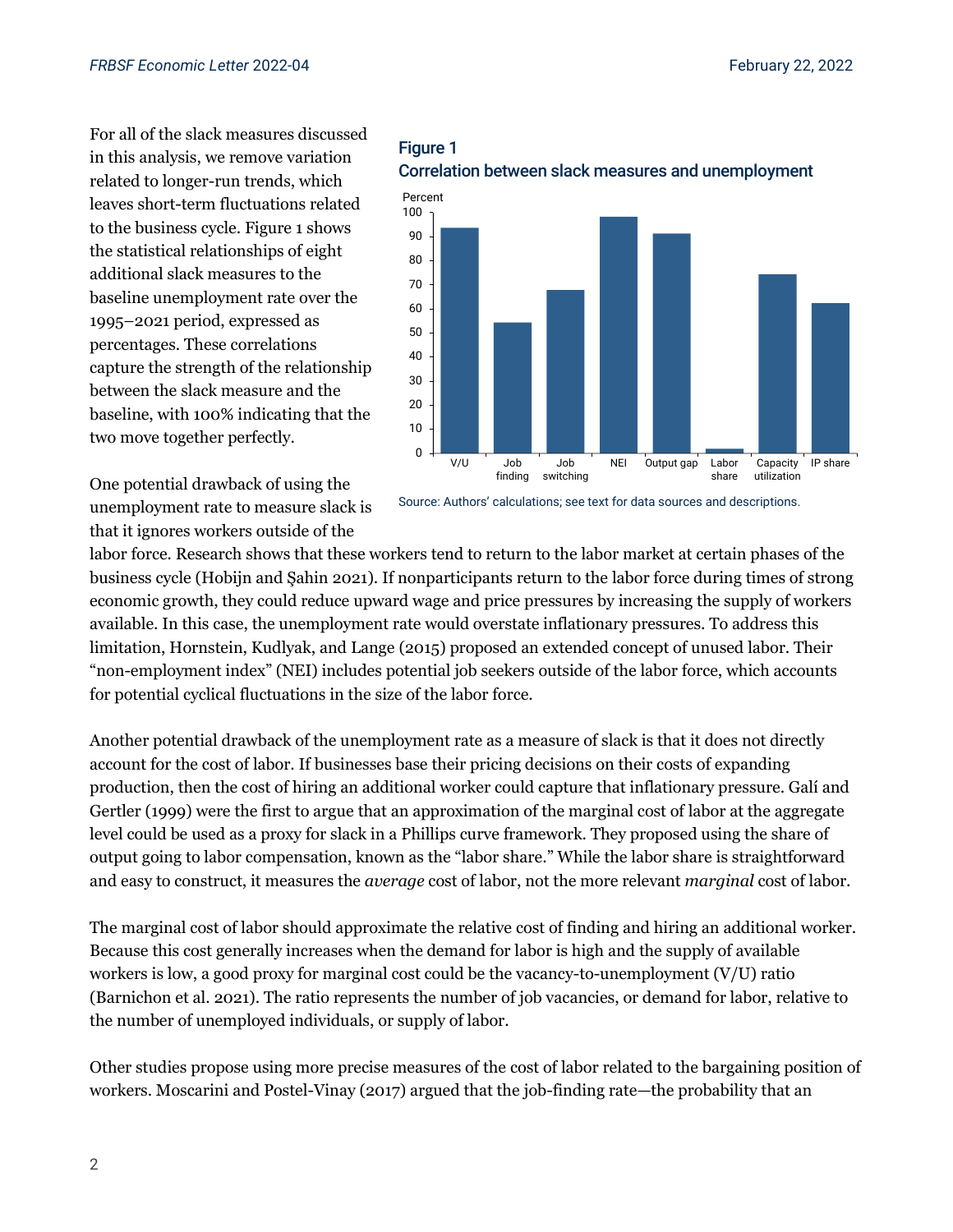unemployed worker becomes employed—approximates the ease with which job seekers find jobs and therefore the strength of their bargaining position in wage negotiations. A high job-finding rate indicates a tight labor market in which workers can extract a higher wage from firms, which would ultimately lead to higher prices. Moscarini and Postel-Vinay (2017) also argued that the job-switching rate—the probability that an employed worker switches jobs—similarly approximates the ability of workers to extract higher wages.

While the cost of labor can drive up price pressures, it is not the only input of production for businesses. Raw materials, machines, and other types of capital infrastructure also play an important role. Similar to labor costs, increases in the cost of these inputs may force businesses to raise prices for their products to stay profitable. In this context, we consider two additional measures of slack based on industrial production. One is the Federal Reserve Board's measure of capacity utilization, which measures the fraction of resources used to produce goods in manufacturing, mining, and electric and gas utilities. The second measure is the industrial production (IP) share, or the share of output in the economy attributable to industrial production, as proposed in Shapiro (2008). These two measures capture the theory that material inputs, such as primary metals, wood, and machinery, become relatively more costly during an economic expansion. Finally, for completeness we also assess the level of total output as measured by real GDP, or what is known as the "output gap" when constructed as the deviation from its long-run level, as a measure of slack. Real GDP captures the value of all goods and services produced in the economy and therefore represents a much broader metric of overall economic activity and price pressures than the other slack measures in our analysis.

The correlations of these measures to the unemployment gap, as shown in Figure 1, range from less than 5% for the labor share to more than 95% for the extended definition of unemployment in the NEI. Overall, this wide range of results relative to the baseline suggests that there is substantial variation across the different measures.

#### A horse race

We run a horse race between the nine measures of slack to assess which is the most accurate in forecasting price inflation. Specifically, we estimate a standard Phillips curve model to analyze how next year's inflation relates to a current slack measure, while accounting for last year's inflation as well as next year's expected inflation as measured by the University of Michigan's survey of consumer sentiments. We estimate the model using a 10-year rolling window over 1995–2021—the time frame for which all slack measures are available—and we create a one-year-ahead forecast following the last date in each rolling sample. For each measure, we then calculate the forecast errors, which are the differences between their predicted values of inflation and actual inflation values. We measure overall forecasting performance using the mean of the squared values of these forecasting errors.

Figure 2 plots the mean-squared forecast errors of the different slack measures in predicting core personal consumption expenditures (PCE) price inflation one year ahead over 2005–2021. A smaller error indicates that the predicted measures of inflation are closer to the actual rates of inflation and hence shows better forecasting performance. The forecast errors are expressed in percentage terms relative to the baseline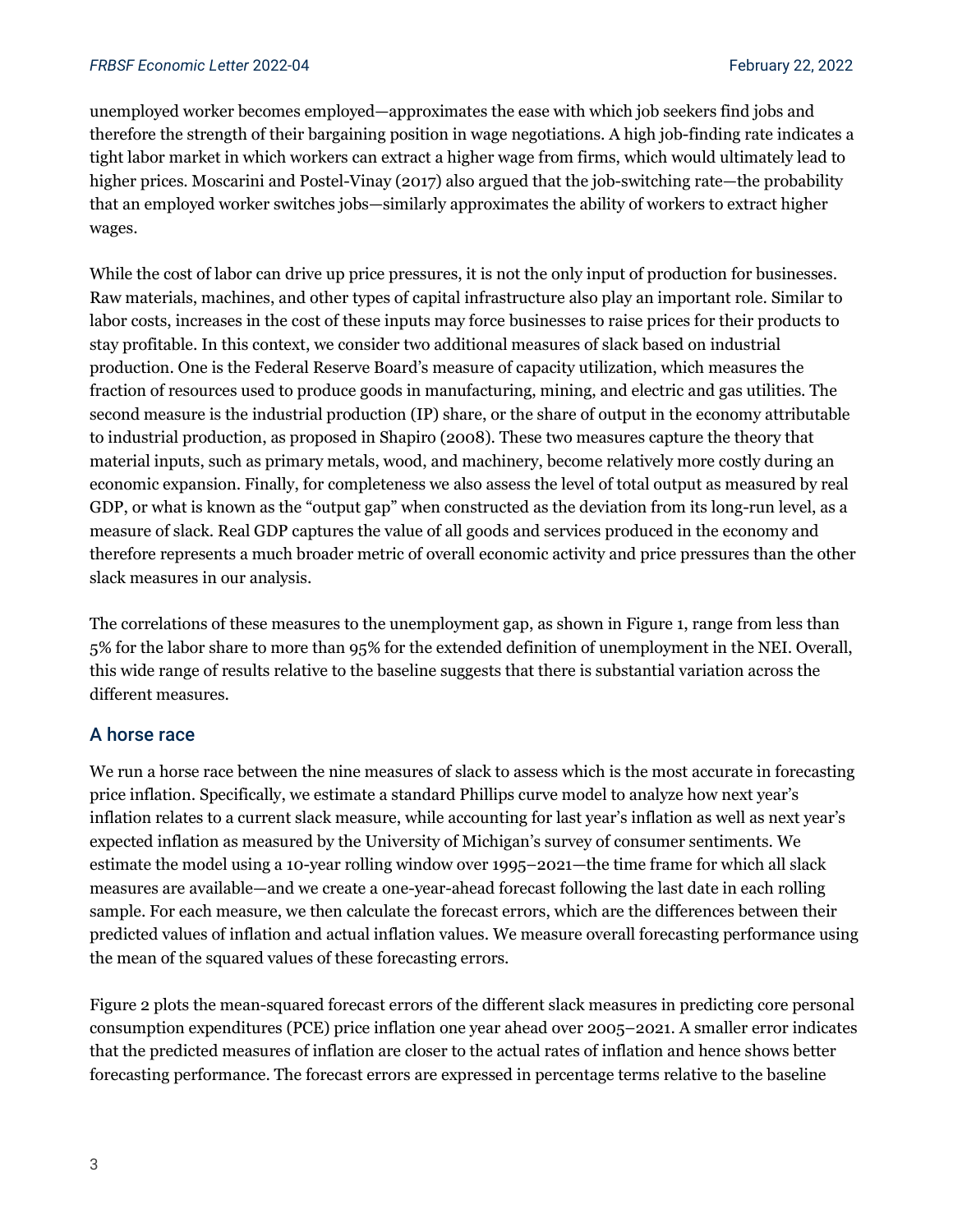performance of the unemployment rate (green bar); thus, they can be interpreted as indicating how much better or worse they perform than the unemployment rate.

Our results show that the labor market indicators perform well compared to the other measures. In particular, the V/U ratio outperforms the traditional unemployment rate by about 15%, a large improvement when it comes to forecasting inflation. The job-finding and job-switching measures also outperform the unemployment rate, albeit to a more modest degree. The NEI and the output gap perform about the same as the unemployment rate, while the two share-based measures of slack, labor share and IP share, produce the least accurate forecasts.

We run a similar horse race between slack measures in forecasting wage inflation one year ahead, with wages measured as average hourly earnings. Recall that many of these slack indicators are designed to measure labor market tightness and hence wage pressures. Figure 3 plots the meansquared forecast errors across all the slack measures and shows that the V/U ratio and the job-switching rate both substantially outperform the unemployment rate in predicting wage inflation. The share-based measures again perform relatively poorly.

#### Figure 2 Performance of slack measure forecasts: Core PCE



Note: Forecast errors measured relative to performance of unemployment. Source: Authors' calculations; see text for data sources and descriptions.





Note: Forecast errors measured relative to performance of unemployment. Source: Authors' calculations; see text for data sources and descriptions.

#### Conclusion

Overall, our analysis shows that proxies constructed to measure labor market tightness, particularly the vacancy-to-unemployment ratio and the job-switching rate, provide the most accurate forecasts of future price and wage pressures among the measures we test.